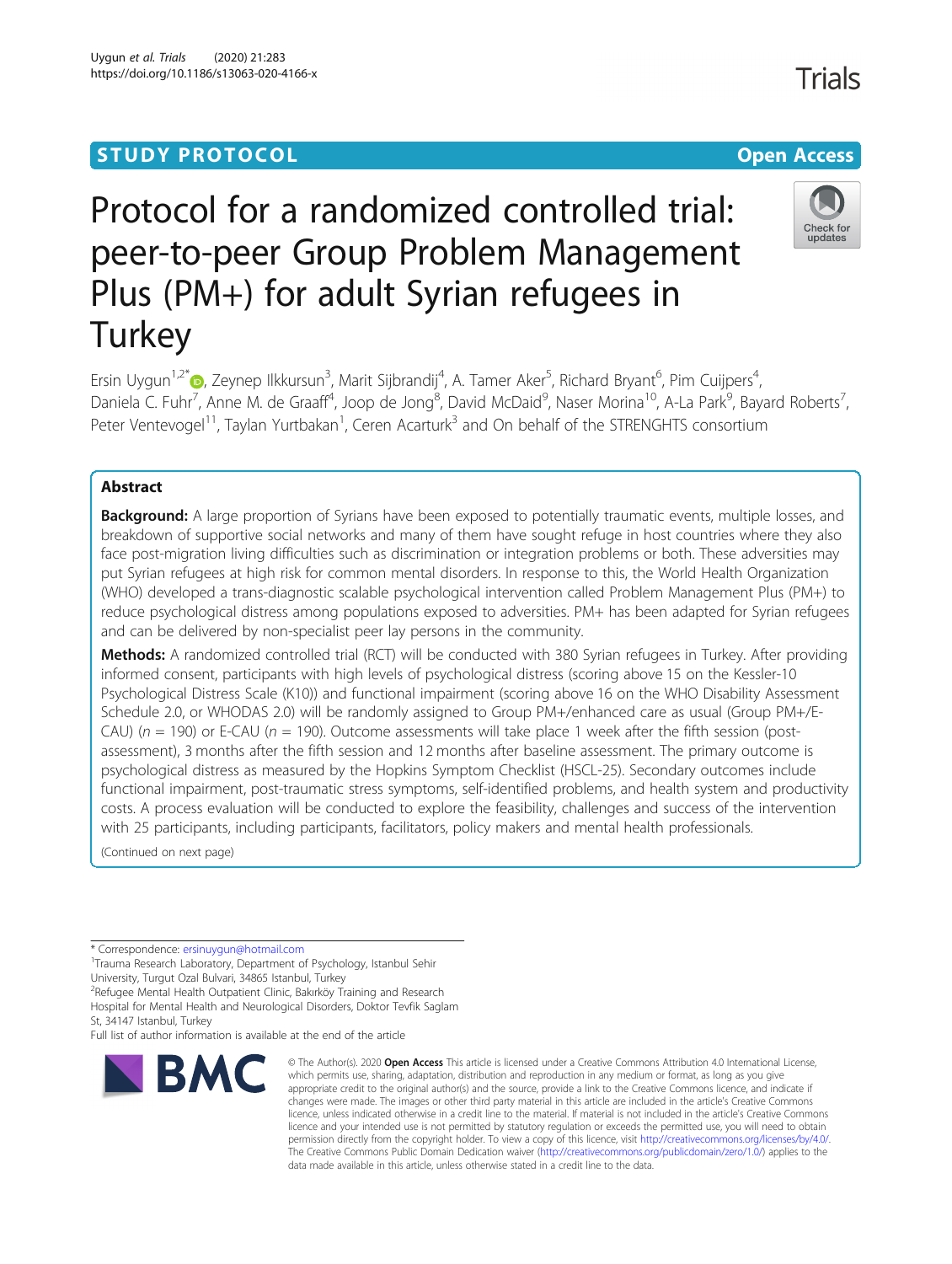#### (Continued from previous page)

**Discussion:** The treatment manual of the Syrian-Arabic Group PM+ and training materials will be made available through the WHO once the effectiveness and cost-effectiveness of Group PM+ have been established.

Trial registration: Clinical Trial Registration: ClinicalTrials.gov Identifier [NCT03960892.](https://clinicaltrials.gov/ct2/show/NCT03960892) Unique protocol ID: 10/2017. Prospectively registered on 21 May 2019.

Keywords: Cognitive behavioural therapy, Depression, Anxiety, Post-traumatic stress, Refugee, Mental health, Group interventions, Task shifting, Trans-diagnostic

# Background

The past eight years have resulted in a great increase of Syrian refugees, and Syria has become the principal contributor to refugees and asylum seekers worldwide [[1](#page-7-0)]. A large proportion of Syrians have sought refuge in neighbouring countries such as Turkey, Jordan and Lebanon, whereas others have fled to Europe [\[2](#page-7-0)]. Turkey now hosts 3.6 million Syrian refugees, the largest number of Syrian refugees worldwide [[1](#page-7-0)]. Syrians residing in Turkey are given the status of "under temporary protection" and not "refugee status" by the government of the Republic of Turkey. However, for simplicity, they will be called refugees throughout this article.

Similar to other refugee populations, Syrian refugees may have been exposed to potentially traumatic events such as threats to life, injuries, or witnessing deaths during the war and their flight from conflict [\[3](#page-7-0), [4\]](#page-7-0). They may face postmigration difficulties such as unemployment, social isolation and discrimination after arriving in a host country [\[3\]](#page-7-0). Traumatic events and post-migration difficulties may make Syrian refugees more vulnerable to psychological distress and common mental disorders such as anxiety, depression and posttraumatic stress disorder (PTSD) [[5](#page-7-0)–[10\]](#page-7-0). If left untreated, psychological distress and mental disorders among refugees may become more profound and may create a considerable economic burden for the community [\[11](#page-7-0)]. In Turkey, there are currently no evidence-based community-based mental health interventions that Syrian refugees can access and that address their complex mental health needs. Moreover, Turkey lacks Arabic-speaking specialized mental health-care professionals who can deliver such treatments to Syrian refugees. In response to this treatment gap, we adapted a World Health Organization (WHO) psychological intervention called Problem Management Plus (PM+) for Syrian refugees in Turkey.

PM+ is a brief, scalable, trans-diagnostic psychological intervention that has been developed as part of the mental health Gap Action Programme [\[12\]](#page-7-0). PM+ addresses symptoms of depression, anxiety, PTSD and psychological distress through cognitive behavioural therapy strategies. Previous randomized controlled trials (RCTs) have demonstrated the effectiveness of individually delivered PM+ in Kenya and Pakistan and of Group PM+ in Pakistan in decreasing depression and anxiety symptoms [\[13](#page-7-0)–[16](#page-7-0)]. In Turkey, PM+ is delivered by trained and supervised non-specialist peer refugees who have a minimum of 12 years of education. Using peer-Syrian providers as delivery agents overcomes language issues and has been found to modify the effect on patient outcomes [[17\]](#page-7-0). In Turkey, Group PM+ is being used. Group counselling has been found to be as effective as individual face-to-face sessions [\[18](#page-7-0)]. Group sessions also reach more people at one point in time; another advantage is that patients benefit from other group members' experiences and points of view [[19\]](#page-7-0).

The present RCT protocol is part of the larger Syrian Refugees Mental Health Care Systems (STRENGTHS) ([https://](https://strengths-project.eu/en/strengths-home/) [strengths-project.eu/\)](https://strengths-project.eu/en/strengths-home/) [\[20](#page-7-0)]. STRENGTHS aims to evaluate the effectiveness and cost-effectiveness of PM+, delivered in group, individual and e-format by conducting eight RCTs in countries neighbouring Syria and in European host countries. STRENGTHS also aims to scale up the delivery and dissemination of PM+ for Syrian refugees in these countries. The PM+ group manual has been translated into Arabic and adapted for Syrian refugees and this work will be presented elsewhere. The adaptation process was carried out in accordance with the Bernal framework, which consisted of the following steps: (a) literal translation by an Arabic-speaking WHO translator, (b) free listening and key informant interviews with Syrian refugees and mental health professionals in order to identify key mental health concepts and problems among Syrian refugees and (c) cognitive testing of the translated manual [[21](#page-7-0)–[23\]](#page-7-0).

#### **Objectives**

The main objective of this study is to evaluate the (cost) effectiveness of the culturally adapted version of Group PM+ in adult Syrian refugees with elevated levels of psychological distress in Turkey.

# Design and setting

This study is a two-arm, single-blind RCT comparing Group PM+/E-CAU with E-CAU in 380 study participants (see the flowchart in Fig. [1\)](#page-2-0). It will be conducted in collaboration with the partner non-governmental organization RASASA (Refugee and Asylum Seekers Assistance and Solidarity Association) in the Sultanbeyli District of Istanbul. The Sultanbeyli District is an economically deprived area with more than 23,000 Syrians residing in overcrowded conditions in rented apartment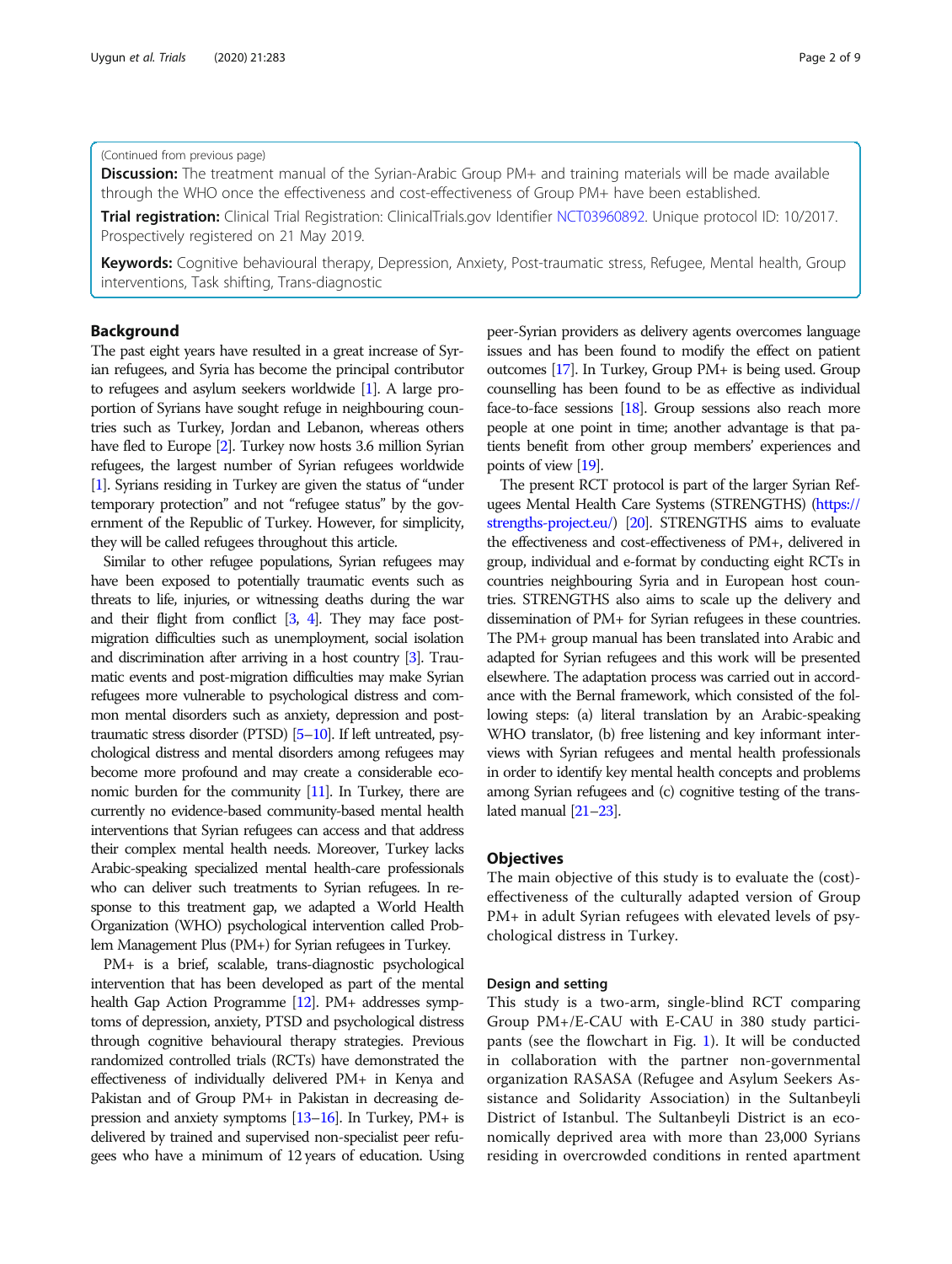blocks with high levels of poverty and unemployment [[24\]](#page-8-0). RASASA works for the protection of refugees and provides them with psychosocial support and legal assistance. Methods of recruitment include the distribution of various advertisements and documents such as brochures and short movies in addition to social media. The study protocol has been reported in accordance with the Standard Protocol Items: Recommendations for Clinical Interventional Trials (SPIRIT) guidelines (Additional file [1\)](#page-6-0). Figure 1 shows the study flowchart, and Fig. [2](#page-3-0) shows the SPIRIT figure.

#### Participant recruitment

# Participant inclusion criteria

Participants must be adult (18 years or above) Syrians under temporary protection who are Arabic-speaking and residing in Turkey. The inclusion criteria include the following: (1) scoring greater than 16 on the WHO

Disability Assessment Schedule 2.0 (WHODAS 2.0) for health and disability and (2) scoring greater than 15 on the Kessler-10 Psychological Distress Scale for psychological distress [\[25](#page-8-0), [26](#page-8-0)].

# Participant exclusion criteria

Participants will be excluded if they (1) present with an acute medical condition, (2) have an imminent risk of suicide, (3) have a severe mental disorder (e.g., psychotic disorders or substance dependence) or (4) show severe cognitive impairment (e.g., severe intellectual disability or dementia). Participants excluded from the study will be referred for appropriate treatment and support. Participants found to be eligible will be informed about their eligibility and will be invited to complete a baseline assessment before randomization (−T1).

<span id="page-2-0"></span>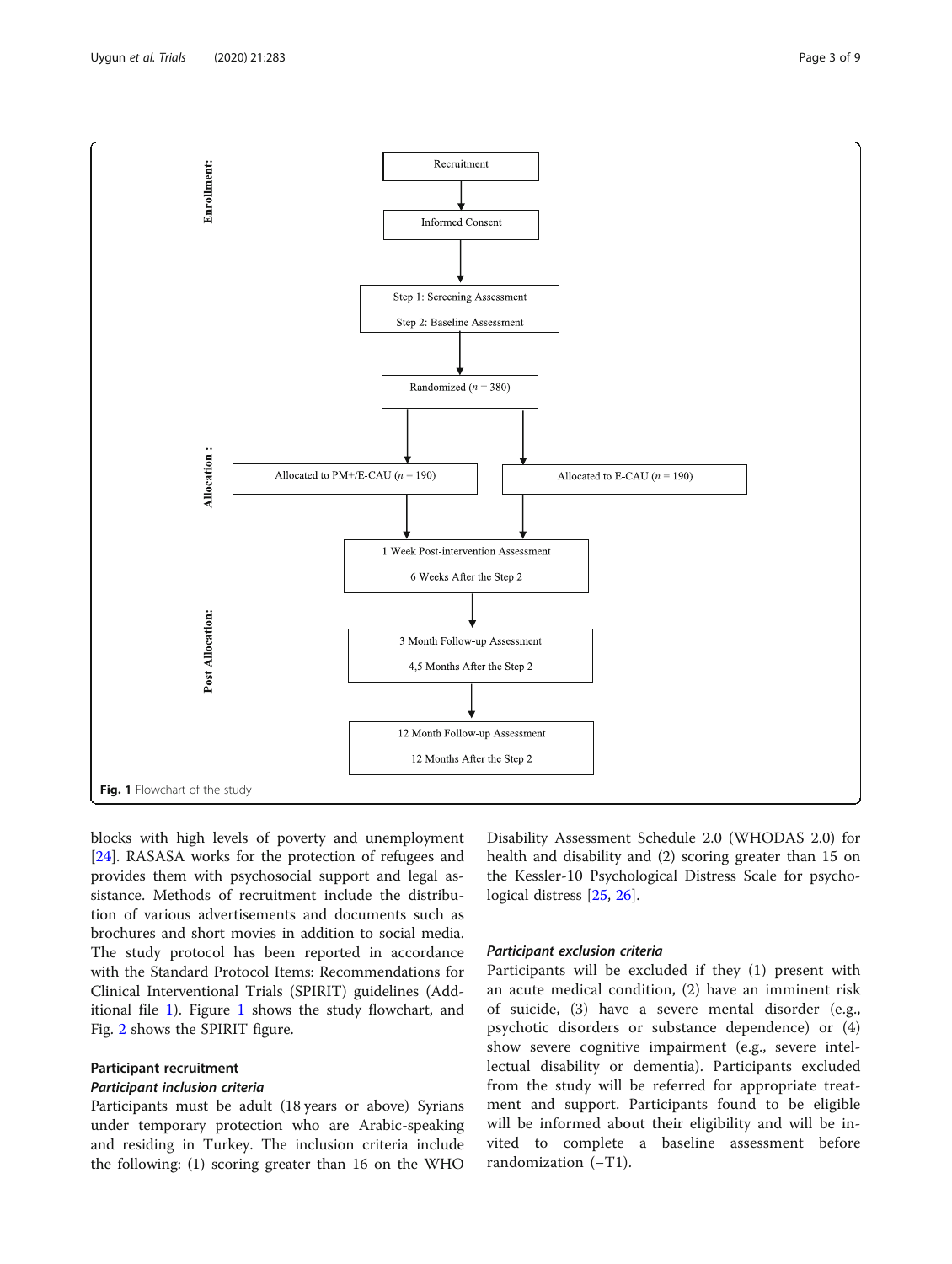<span id="page-3-0"></span>

|                                     | <b>STUDY PERIOD</b>                        |                          |                      |                        |                                           |                                             |
|-------------------------------------|--------------------------------------------|--------------------------|----------------------|------------------------|-------------------------------------------|---------------------------------------------|
|                                     |                                            | Post-allocation          |                      |                        |                                           |                                             |
|                                     | <b>TIMEPOINT</b> <i>Enrolment</i> $(-t_1)$ | <b>Allocation</b><br>(0) | Intervention $(t_1)$ | Post-assessment $(t2)$ | 3 Month Follow-up<br>Assessment $(t_{3)}$ | 12 Month<br>Follow-up<br>Assessment $(t_4)$ |
| <b>ENROLMENT:</b>                   |                                            |                          |                      |                        |                                           |                                             |
| <b>Eligibility screen</b>           | X                                          |                          |                      |                        |                                           |                                             |
| Informed consent                    | X                                          |                          |                      |                        |                                           |                                             |
| <b>Allocation</b>                   |                                            | X                        |                      |                        |                                           |                                             |
| <b>INTERVENTIONS:</b>               |                                            |                          |                      |                        |                                           |                                             |
| Group PM+ & ECAU                    |                                            | X                        | X                    |                        |                                           |                                             |
| <b>ECAU</b>                         |                                            | X                        | X                    |                        |                                           |                                             |
| <b>ASSESSMENTS:</b>                 |                                            |                          |                      |                        |                                           |                                             |
| <b>WHODAS 2.0</b>                   | X                                          |                          |                      | X                      | X                                         | X                                           |
| K10                                 | X                                          |                          |                      |                        |                                           |                                             |
| HSCL-25                             | X                                          |                          |                      | X                      | X                                         | X                                           |
| PCL-5                               | $\mathsf{X}$                               |                          |                      | $\mathsf{X}$           | $\mathsf{X}$                              | X                                           |
| <b>PSYCHOLOPS</b>                   | X                                          |                          |                      | X                      | X                                         | X                                           |
| <b>Trauma</b><br><b>Experiences</b> | X                                          |                          |                      |                        |                                           | X                                           |
| <b>PMLD</b>                         | X                                          |                          |                      |                        | X                                         | X                                           |
| <b>CSRI</b>                         | X                                          |                          |                      | X                      | X                                         | X                                           |
| <b>Access to Health</b><br>Care     | X                                          |                          |                      | X                      | X                                         | X                                           |
| <b>Fidelity Checklist</b>           |                                            |                          | X                    |                        |                                           |                                             |

# Informed consent

Participants will be invited by the community RASASA for screening. Participants who attend the screening interview will be informed about the study and provided with an informed consent (IC) form which includes the right to withdraw. Participants will be informed about the use of their data and the possibility of sharing relevant data with others for research purposes. Biological specimens will not be collected in this trial. Written or witnessed oral consent (for illiterate participants) will be required before completing screening and baseline assessments.

# Sample size and power calculations

The Vrije University (VU) University Medical Centre Department of Epidemiology and Biostatistics carried out the power calculations for this study. Considering previous studies with PM+ in Peshawar, Pakistan, and Nairobi, Kenya, we aim for a conservatively estimated small to medium Cohen's d effect size of 0.4 in the PM+ group at the 3-month follow-up [\[13,](#page-7-0) [15\]](#page-7-0). Power calculations suggest a minimum sample size of 133 participants per group (power = 0.90, a = 0.05, two-sided). Considering an expected 30% attrition at the 3-month follow-up, we aim to include a total number of 380 participants (190 in the Group PM+/E-CAU group and 190 in the E-CAU group).

# Randomization

After baseline assessment, participants will be randomly assigned on a 1:1 basis to either Group  $PM + /E-CAU$  (n  $= 190$ ) or E-CAU ( $n = 190$ ) (T0). Randomization using computerized software will be carried out by an independent researcher who is not involved in the intervention delivery, clinical supervision, assessments or other aspects of the study.

There is a chance that participants of the study will be recruited from the same household, creating a risk for contamination (if family members were to be allocated to receive different treatments, namely either Group PM+ or E-CAU). To limit the likelihood of contamination, participants from the same household will be assigned to the same intervention arm.

# Group PM+

PM+ is a brief, trans-diagnostic psychological intervention based on cognitive behavioural therapy techniques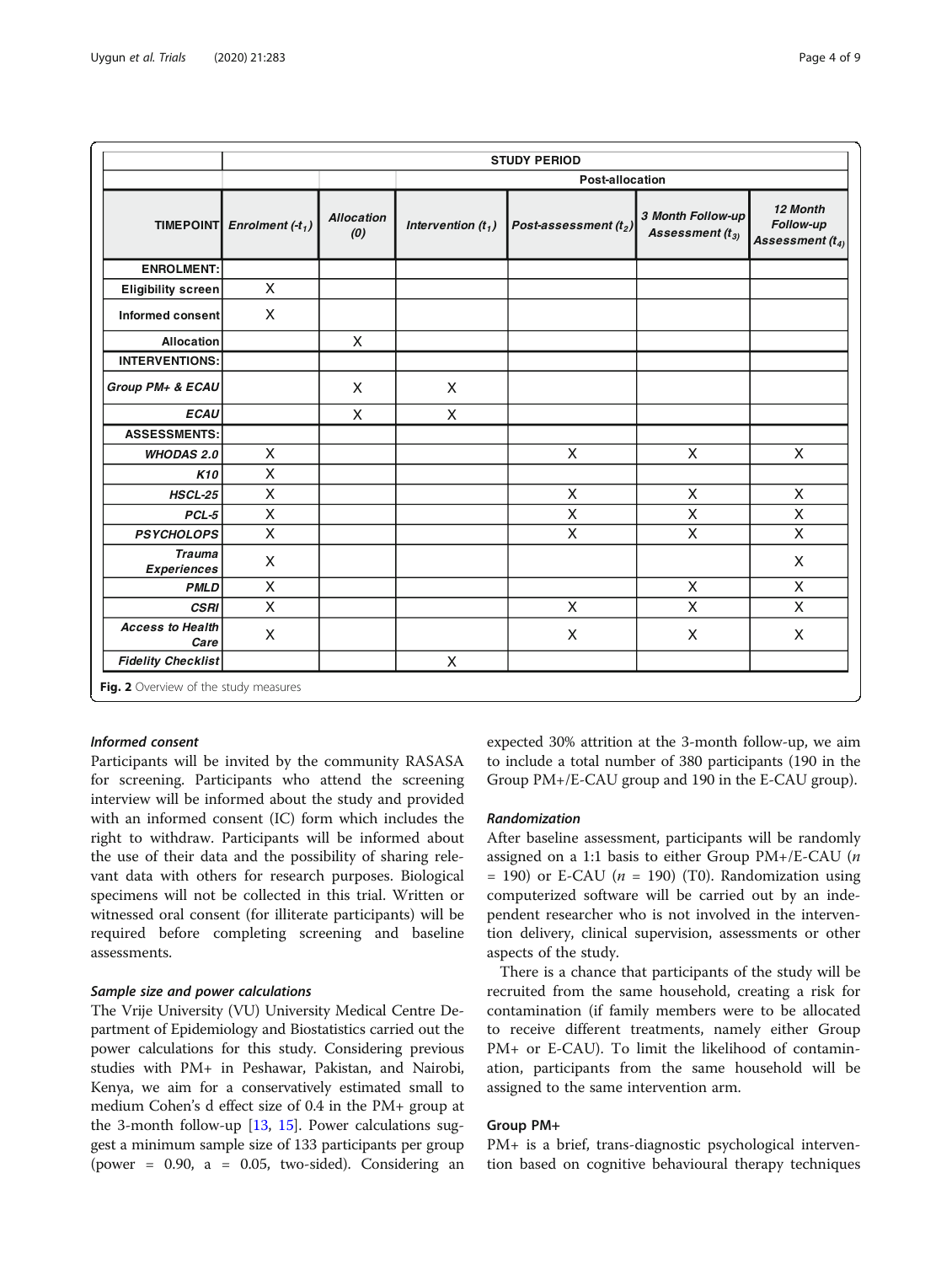and developed by the WHO [\[12,](#page-7-0) [27\]](#page-8-0). It consists of five sessions delivered in five consecutive weeks and aims to reduce symptoms of depression, anxiety, PTSD and related conditions. Groups are separated by gender, and gender-matched facilitators will lead groups consisting of six to eight participants (T1). Sessions include evidence-based strategies of stress management, problem-solving, behavioural activation and strengthening social support. PM+ is designed to be delivered by non-specialist helpers who receive an 8-day training in PM+. These Arabic-speaking non-specialist helpers, who are called facilitators, are supervised by psychologists and psychiatrists who have participated in the PM+ training-of-trainers program. Supervision consists of weekly, face-to-face group supervision and individual supervision when needed.

# Enhanced usual care

Syrians in Turkey have free access to mental health services in public hospitals and migrant health centres [\[28](#page-8-0)]. However, owing to numerous barriers such as lack of knowledge of available mental health services or (self) stigma, the use of mental health services is low among Syrian refugees [[29,](#page-8-0) [30](#page-8-0)]. Usual care will be enhanced by providing study participants with a leaflet on publicly available mental health services in the area where they live. Implementing Group PM+ or E-CAU will not require alteration to usual care pathways (including use of any medication) and these will continue for both trial arms.

# Outcome measures

All instruments will be administered by trained research staff blind to the allocation status of the participants at post-assessment (1 week after the fifth PM+ session) (T1), 3 months after the baseline (T2) and 12 months after baseline (T3).

#### Primary outcome measure

The primary outcome measure of this study is the Hopkins Symptom Checklist (HSCL-25). This assesses anxiety and depression symptom levels at 3-month followup assessment [\[31\]](#page-8-0). It has 25 items, namely two subscales for depression (13 items) and anxiety symptoms (10 items) and two items related to somatic symptoms. These items are scored on a 4-point Likert scale.

#### Secondary outcome measures

The secondary outcome measures are (1) the PTSD Checklist for DSM-5 (PCL-5) to assess the severity of post-traumatic stress reactions, (2) Psychological Outcomes Profiles (PSYCHLOPS) to assess self-identified problems, (3) the Client Service Receipt Inventory (CSRI) to assess health service utilization and

productivity impacts, and (4) WHODAS, which is also part of the screening and which assesses functional disability [\[32](#page-8-0), [33\]](#page-8-0). In addition, perceived access to health services will be measured (see Fig. [2](#page-3-0)). The PCL-5 has 20 items scored on a 0–4 scale, adding up to a total severity score of 80, and higher scores indicate higher levels of symptomatology. PSYCHLOPS consists of four questions on three domains: problems (two questions), function (one question) and wellbeing (one question). Problem and function questions are asked in the form of free texts, and the responses are scored on an ordinal 6 point scale, producing a maximum score of 20. The CSRI includes questions about resource use for health and social care services, informal care, and productivity as a result of functionality in people with mental disorders. The CSRI has been adapted for Syrians in Turkey to match Turkish health-care services that are available to Syrians. Relevant unit costs will be attached to service utilisation to estimate changes in use of health services and health-care costs, while Turkish minimum wage rates will be used to conservatively estimate changes in costs associated with both informal family care and lost productivity by the patient from work.

# Other measures

A self-constructed questionnaire will be used to assess lifetime trauma exposure. This questionnaire includes items from the Harvard Trauma Questionnaire (HTQ) and the Post-traumatic Diagnostic Scale (PDS) and asks questions on specific traumatic experiences of Syrian refugees. It has 28 items scored as 0 (no) or 1 (yes), and the total score ranges from 0 to 28 [[34,](#page-8-0) [35](#page-8-0)].

The Post-Migration Living Difficulties Checklist (PMLDC) will be used to assess post-migration stressors. The PMLDC has 17 items scored on a 5-point scale, ranging from 0 to 4 (0 = not a problem and  $4$  = very serious problem) (range 0–68). Items scored at least 2 (a moderately serious problem) are considered positive responses [\[36](#page-8-0), [37](#page-8-0)].

If the validated Arabic version of the included measures is available, they will be selected and tested through cognitive interviews with Arabic-speaking adult Syrians. If the validated Arabic version of the measures is not available, these measures will be translated and back-translated in accordance with the WHO guidelines [[38\]](#page-8-0).

All randomly assigned participants, including those who discontinue, will be invited to all outcome assessments. In case participants do not attend a scheduled outcome assessment, they will be called a maximum of five times (on different days) to schedule a new appointment.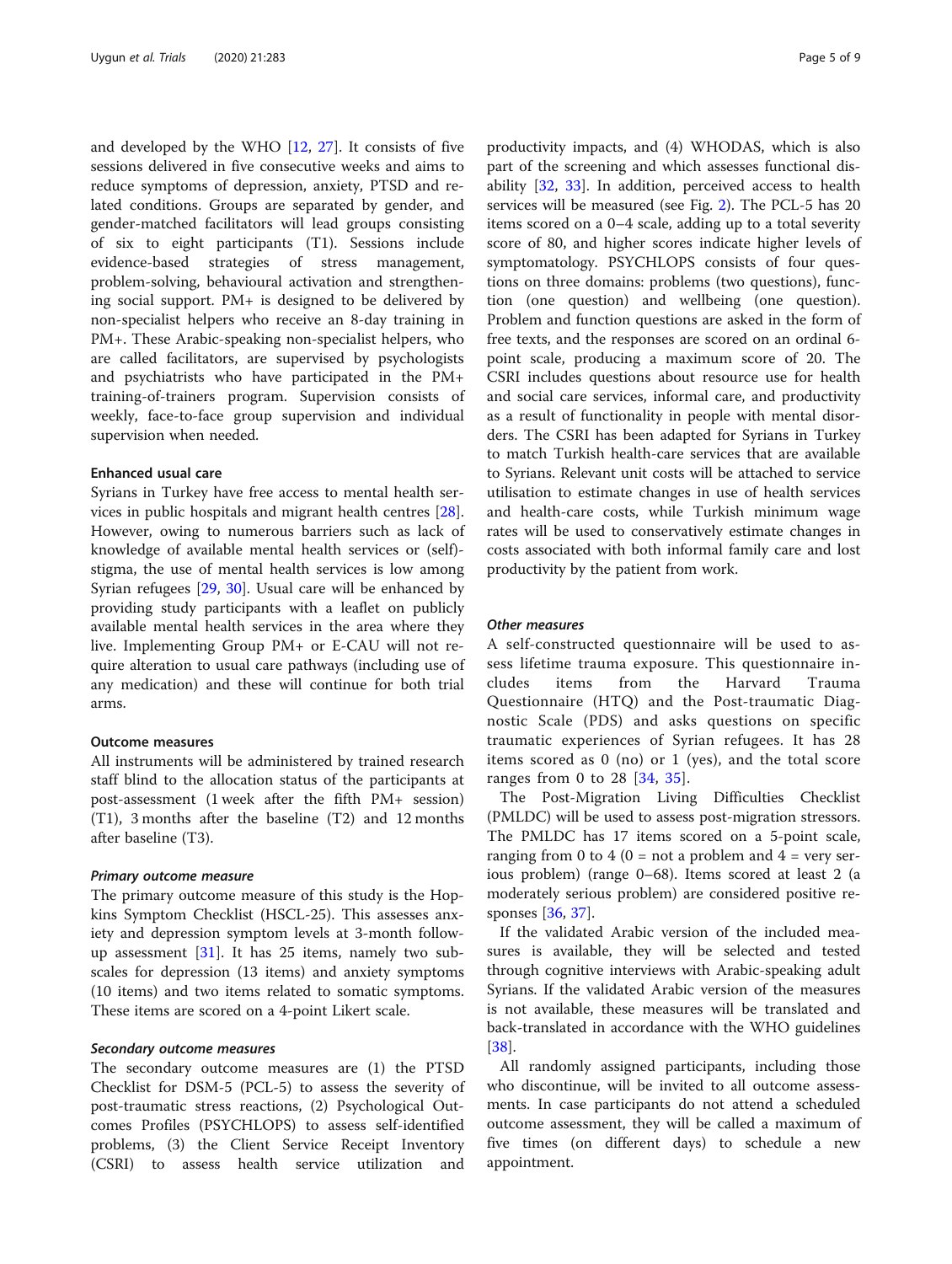# Process evaluation

We will explore the feasibility, challenges and success of the intervention through semi-structured interviews with facilitators, PM+ participants, policy makers and health professionals. From each category, five participants will be included. Interviews will take between 30 and 60 min and will start after ICs are obtained from the participants. Moreover, PM+ dose (i.e., number of sessions completed), treatment fidelity and quality will be assessed. Participant adherence to the intervention will be monitored by recording their attendance to sessions. Attendance to fewer than three sessions will be counted as dropout. Facilitators will be allowed to deliver PM+ sessions with participants after training and a competency assessment. Facilitators receive weekly supervision to ensure that intervention content is adhered to. Moreover, facilitators will be asked to complete a structured checklist on the Group PM+ components immediately after completion of each session. Trained staff members will be present during 10% of the PM+ sessions and will score treatment fidelity by using a checklist of the required PM+ elements [[39\]](#page-8-0).

We will promote participant retention by sending text messages to participants to remind them of their appointments. We will also regularly update phone numbers and other contact information of participants. Moreover, we offer weekend and evening hours for group sessions and outcome assessments and provide a child-friendly place for children. This may facilitate treatment access and may have a positive impact on participant retention. Participants who come to group sessions and outcome assessments will be reimbursed for travel.

# Data management

All data will be handled confidentially by the data monitoring committee, which consists of two researchers from Istanbul Sehir University (ISU). Quantitative data will be collected either through pen-and-paper format or through tablets. The quantitative data and the identifying key (a list connecting names to numbers) will be kept in a separate and secure locked location at the Trauma Research Lab at ISU. The data will be entered into a data-analytic computer program without the identifying key.

Qualitative interviews will be saved separately from the participants' identifiers and will be transcribed and safely stored at the Trauma Research Lab at ISU. There will be no audio data since the Immigration Authority of Turkey does not give permission to make audio recordings in research studies with Syrian refugees (see 'Ethics approval and consent to participate' section).

# Statistical methods

Descriptive analyses will be carried out in Statistical Package for the Social Sciences (SPSS) and Hierarchical Linear Modelling (HLM) analyses in Stata version 11.2. Across all analyses, two-tailed tests will be reported with a P value of less than 0.05. To estimate the effectiveness and cost-effectiveness of Group PM+, the following data analysis methods will be conducted. First, to examine whether there are differences between conditions, t tests (continuous variables) or chi-squared test (categorical variables) will be conducted at baseline to compare the two intervention arms (i.e., Group PM+/E-TAU vs. E-TUA) for normally distributed data; Mann–Whitney tests will be conducted for continuous non-normally distributed data.

Intention-to-treat (ITT) analyses, including all randomly assigned participants  $(N = 380)$  and treatment completers' (per protocol) analyses, will be conducted. The primary outcomes of the trial will be the ITT analyses. A linear mixed model will be used for the primary endpoint analysis to estimate the intervention effect, which will have intervention as fixed effects, baseline measurement of primary endpoint as covariate, and participants as random effects.

The mean difference between the two treatment arms at each visit/time together with its 95% confidence interval will be derived from the mixed model. A covariateadjusted mixed model for the primary endpoint will be performed by adding pre-specified covariates at baseline (gender, age, education, traumatic experiences, postmigration difficulties, etc.) into the above model. Missing data will be treated as missing at random. No imputations of missing values will be made, as multilevel models can deal with missing data [[40](#page-8-0)]. Qualitative data from the process evaluation will be analysed thematically in accordance with the framework approach [\[41](#page-8-0)]. Interview transcripts will be coded by using Nvivo version 11 [[42\]](#page-8-0).

#### Economic analyses

The economic analysis will be conducted from both a health sytem perspective, and from a broader perspctive including productivity impacts in order to determine the difference in costs and outcomes in Group PM+/E-CAU, compared with E-CAU. Costs will be compared between arms using a regression model, controlling for baseline, and with bootstrapped confidence intervals using 10,000 resamples. Incremental cost-effectiveness ratios (ICERs) will be calculated comparing changes in mean costs and primary outcomes from both payer and societal perspectives between the two groups. Nonparametric bootstrapping analyses, using 10,000 resamples, will be performed to account for uncertainty and derive 95% confidence intervals around ICERs in order to generate cost-effectiveness planes. Cost-effectiveness acceptability curves will be plotted to present the probability that the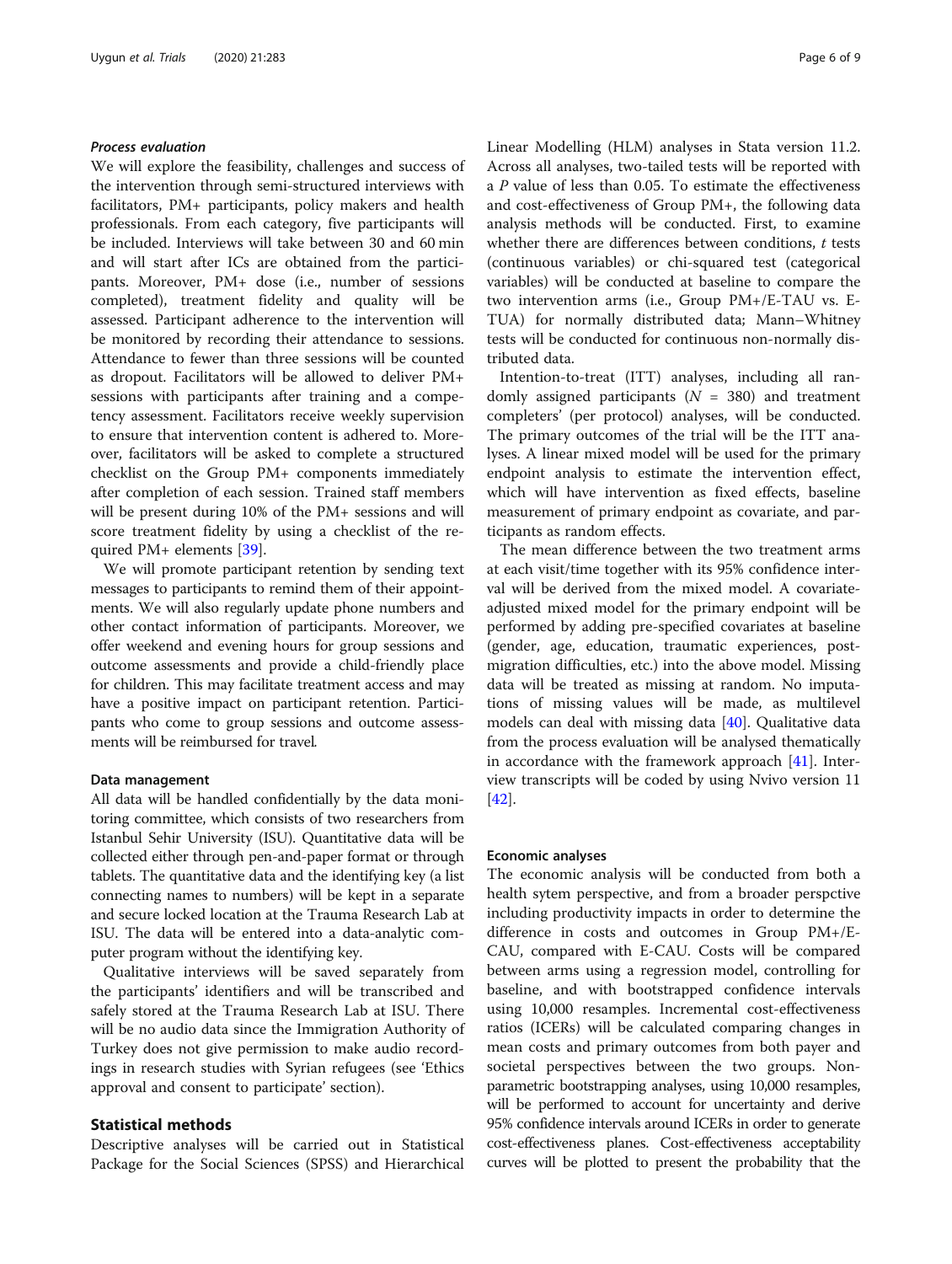<span id="page-6-0"></span>PM+/E-CAU intervention is cost-effective at various willingness-to-pay threshold levels.

# Ethical considerations

The study protocol received approval from the ISU Research Ethics Committee on 12 April 2017 (Protocol ID: 12/2017) and the Immigration Authority of the Republic of Turkey to conduct the study on 29 March 2017. The STRENGTHS Safety Board (SB) will ensure that the trial and data collection are conducted in accordance with the principles of the Declaration of Helsinki (64th WMA General Assembly, Fortaleza, Brazil, October 2013). It will be in accordance with the International Conference on Harmonisation, WHO Good Clinical Practice standards, and the Medical Research Involving Human Subjects Act (WMO). There is no anticipated harm or compensation for trial participation. Cases of clinical worsening will be referred to tertiary care.

#### Trial management

The trial management committee consists of the site principal investigator (PI) and research coordinators, who are responsible for monitoring of all study procedures. Overall trial management is provided by the international PI and senior research and intervention staff, who hold monthly telephone conferences and meet annually in a face-to-face consortium meeting. The STRENGTHS SB will monitor all ethical, legal and societal issues that arise within the STRENGTHS project. In addition, the safety, rights and wellbeing of study participants and research staff will be reviewed, and interim analyses will be considered in case safety issues are (suspected to be) violated. Relevant issues will be discussed periodically (on a 6-month basis); the SB will request that additional meetings be held if issues arise in the interim.

Moreover, any amendments to the protocol will be made after a favourable opinion of the consortium and the ISU Research Ethics Committee. The coordinator of the project will then notify the funder and will update the protocol in the clinical trial registry. Any deviations from the protocol will be fully documented by using a breach report form.

#### Adverse event monitoring

All adverse events (AEs) and serious adverse events (SAEs) will be recorded through the web-based software, Castor Electronic Data Capture. SAEs will be reported to the ISU Research Ethics Committee within 15 days. SAEs that result in death or are life-threatening will be reported within 48 hours. All AEs will be followed until they have abated or until a stable situation has been reached.

# **Discussion**

This study reports the protocol of an RCT that evaluates the effectiveness and cost-effectiveness of the culturally adapted version of Group PM+ among adult Syrians residing in Turkey. PM+ is a five-session-long, transdiagnostic psychological intervention developed by the WHO and aims to decrease symptoms of psychological distress (depression, anxiety and PTSD) and to improve psychosocial functioning.

This study builds on prior research that has demonstrated the effectiveness of PM+ in different settings in decreasing depression and anxiety symptoms [[13,](#page-7-0) [15](#page-7-0), [16\]](#page-7-0). However, PM+ has not been adapted for Syrian refugees who migrated to Europe and the Middle East after experiencing adversities in Syria, during and after migration. We hypothesise that training Arabic speakers in Group PM+ and providing peer-to-peer Group PM+ to refugees may be useful in overcoming the mental health treatment gap we are seeing in this population group. If proven to be effective, the adapted Group PM+ version will be disseminated by the WHO and recommended for scaling up.

# Trial status

The trial was registered at ClinicalTrials.gov on 21 May 2019 (ClinicalTrials.gov Identifier: NCT03960892, protocol version 4.2/201903). Recruitment of participants began on 3 August 2019 and we are planning to finish it in June 2020.

# Supplementary information

Supplementary information accompanies this paper at [https://doi.org/10.](https://doi.org/10.1186/s13063-020-4166-x) [1186/s13063-020-4166-x](https://doi.org/10.1186/s13063-020-4166-x).

Additional file 1. SPIRIT (Standard Protocol Items: Recommendations for Interventional Trials) 2013 Checklist: Recommended items to address in a clinical trial protocol and related documents.

#### Abbreviations

AE: Adverse event; CSRI: Client Service Receipt Inventory; E-CAU: Enhanced care as usual; E-TAU: Enhanced treatment as usual; IC: Informed consentICERCost-effectiveness ratio; ISU: Istanbul Sehir University; ITT: Intention to treat; PCL-5: PTSD Checklist for DSM-5; PI: Principal investigator; PM+ : Problem Management Plus; PMLDC: Post-Migration Living Difficulties Checklist; PSYCHLOPS: Psychological Outcomes Profiles; PTSD: Post-traumatic stress disorder; RASASA: Refugee and Asylum Seekers Assistance and Solidarity Association; RCT: Randomized controlled trial; SAE: Serious adverse event; SB: Safety Board; SPIRIT: Standard Protocol Items: Recommendations for Clinical Interventional Trials; STRENGTHS: Syrian Refugees Mental Health Care Systems; WHO: World Health Organization; WHODAS: World Health Organization Disability Assessment Schedule

#### Acknowledgements

The authors alone are responsible for the views expressed in this article, which do not necessarily represent the views, decisions or policies of the institutions with which they are affiliated.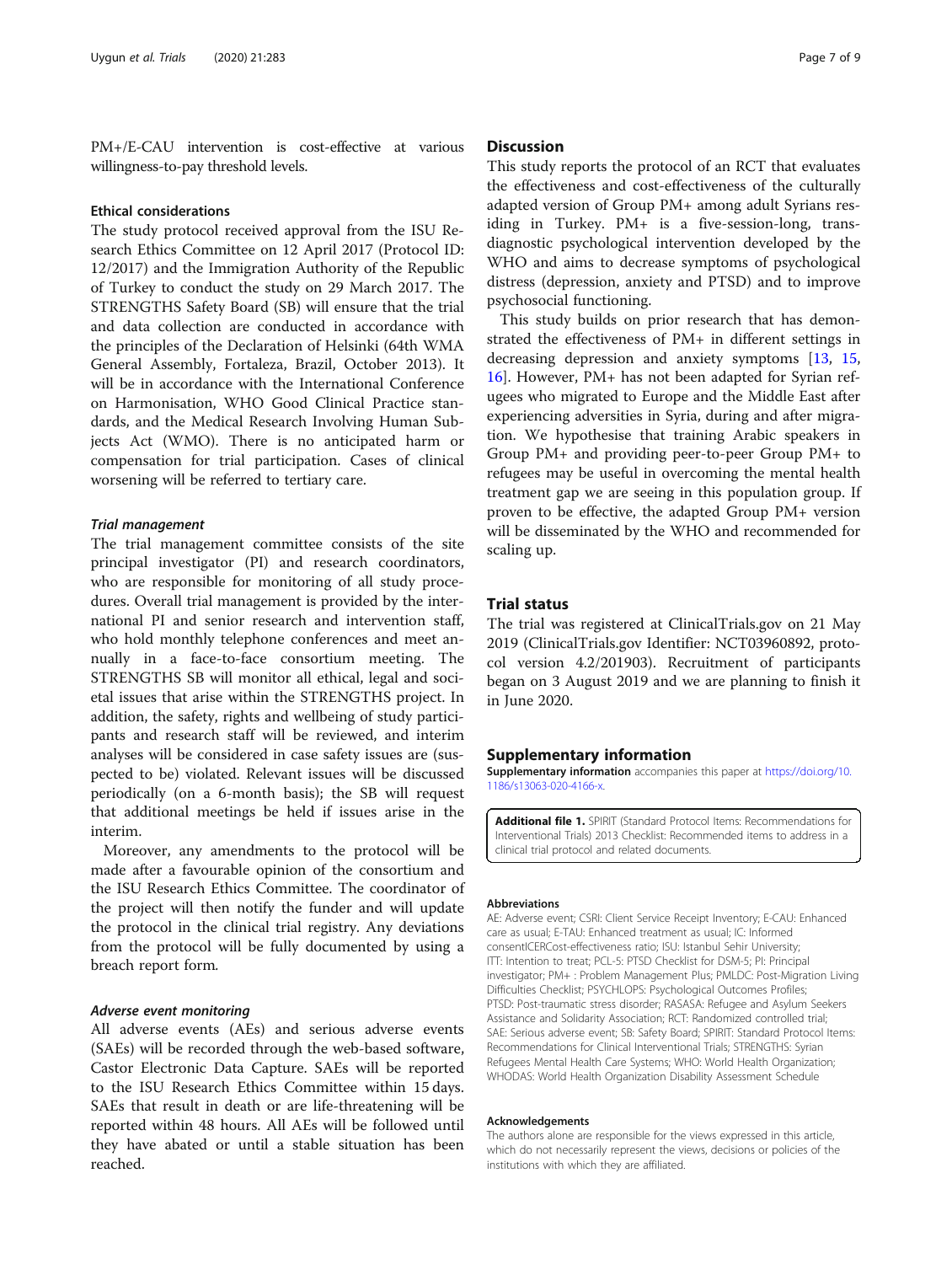#### <span id="page-7-0"></span>Authors' contributions

EU, ZI, MS, RB, PC, DF, AG, JJ, DMD, NM, AP, BR, PV, and CA designed the trial and were involved in drafting the study protocol for ethics review. All authors were involved in drafting and commenting on the manuscript.

#### Funding

The study is funded by Societal Challenges, a European Union Horizon 2020 Research and Innovation programme (grant agreement number 733337).

#### Availability of data and materials

The datasets analysed during this study are available from Ceren Acarturk, Koc University, Istanbul, Turkey, on reasonable request.

#### Ethics approval

The Research Ethics Committee of ISU approved the study protocol on 12 April 2017 (protocol ID: 10/2017). The Directorate General for Migration Management of Turkey approved the study protocol on 29 March 2017. Consent to participate in the trial will be obtained from every participant.

#### Consent for publication

Consent for Publication is the consent of the participants for the study results to be published. Consent to participate is a more general consent of the participants to participate in assessments and sessions (if they are randomized to the PM+ group). Therefore these two are different and we would prefer them to be stated seperately.

# Competing interests

The authors declare that they have no competing interests.

#### Author details

<sup>1</sup>Trauma Research Laboratory, Department of Psychology, Istanbul Sehir University, Turgut Ozal Bulvari, 34865 Istanbul, Turkey. <sup>2</sup>Refugee Mental Health Outpatient Clinic, Bakırköy Training and Research Hospital for Mental Health and Neurological Disorders, Doktor Tevfik Saglam St, 34147 Istanbul, Turkey. <sup>3</sup>Department of Clinical, Neuro- and Developmental Psychology, Vrije Universiteit, Amsterdam, van der Boechorstraat 1, 1081 BT Amsterdam, The Netherlands. <sup>4</sup>Trauma and Disaster Mental Health, Faculty of Health Sciences, Bilgi University, Pir Hüsamettin st, 34440 Istanbul, Turkey. <sup>5</sup>School of Psychology, University New South Wales, Library Walk NSW, 2033 Sydney, Australia. <sup>6</sup>Department of Health Services Research and Policy, London School of Hygiene and Tropical Medicine, Keppel St, WC1E, 7HT London, UK. 7 Faculty of Social and Behavioral Sciences, University of Amsterdam, Nieuwe Achtergracht 166, 1001 NA Amsterdam, the Netherlands. <sup>8</sup>Care Policy and Evaluation Centre, Department of Health Policy, London School of Economics and Political Science, Houghton. St, WC2A 2AE London, UK. 9 University Hospital Zurich, University of Zurich, Ramistrasse 100, 8091 Zurich, Switzerland. <sup>10</sup>Public Health Section, United Nations High Commissioner for Refugees, Voie Creuse 5A, 1202 Geneva, Switzerland. <sup>11</sup>Department of Psychology, Koc University, Rumeli Feneri St Sariyer, 34450 Istanbul, Turkey.

#### Received: 25 October 2019 Accepted: 12 February 2020 Published online: 20 March 2020

#### References

- UNHCR. Figures at a Glance. <https://www.unhcr.org/figures-at-a-glance.html>. Accessed 01 March 2019.
- 2. UNHCR. Situation Syria Regional Refugee Response. [https://data2.unhcr.org/](https://data2.unhcr.org/en/situations/syria) [en/situations/syria](https://data2.unhcr.org/en/situations/syria). Accessed 1 March 2019.
- 3. Tinghög P, Malm A, Arwidson C, Sigvardsdotter E, Lundin A, Saboonchi F. Prevalence of mental ill health, traumas and postmigration stress among refugees from Syria resettled in Sweden after 2011: a population-based survey. BMJ Open. 2017;7(12). [https://doi.org/10.1136/bmjopen-2017-](https://doi.org/10.1136/bmjopen-2017-018899) [018899](https://doi.org/10.1136/bmjopen-2017-018899).
- 4. Georgiadou E, Zbidat A, Schmitt GM, Erim Y. Prevalence of Mental Distress Among Syrian Refugees with Residence Permission in Germany: A Registry-Based Study. Front Psychiatry. 2018;9:393. [https://doi.org/10.3389/fpsyt.2018.](https://doi.org/10.3389/fpsyt.2018.00393) [00393.](https://doi.org/10.3389/fpsyt.2018.00393)
- 5. Alpak G, Unal A, Bulbul F, Sagaltici E, Bez Y, Altindag A, et al. Post-traumatic stress disorder among Syrian refugees in Turkey: a cross-sectional study. Int J Psychiatry Clin Pract. 2015;19(1):45–50. [https://doi.org/10.3109/13651501.](https://doi.org/10.3109/13651501.2014.961930) [2014.961930.](https://doi.org/10.3109/13651501.2014.961930)
- 6. Acarturk C, Cetinkaya M, Senay I, Gulen B, Aker T, Hinton D. Prevalence and predictors of posttraumatic stress and depression symptoms among Syrian refugees in a refugee camp. J Nerv Ment Dis. 206(1):40–5. [https://doi.org/10.](https://doi.org/10.1097/NMD.0000000000000693) [1097/NMD.0000000000000693](https://doi.org/10.1097/NMD.0000000000000693).
- 7. Fazel M, Wheeler J, Danesh J. Prevalence of serious mental disorder in 7000 refugees resettled in western countries: a systematic review. Lancet. 2005; 365(9467):1309–14. [https://doi.org/10.1016/S0140-6736\(05\)61027-6.](https://doi.org/10.1016/S0140-6736(05)61027-6)
- 8. Bogic M, Njuko A, Priebe S. Long-term mental health of war refugees: a systematic literature review. BMC Int Health Hum Rights. 2015;15:1–41. <https://doi.org/10.1186/s12914-015-0064-9>.
- Silove D, Ventevogel P, Rees S. The contemporary refugee crisis: an overview of mental health challenges. World Psychiatry. 2017;16(2):130–9. [https://doi.org/10.1002/wps.20438.](https://doi.org/10.1002/wps.20438)
- 10. Steel Z, Chey T, Silove D, Marnane C, Bryant RA, Van Ommeren M. Association of torture and other potentially traumatic events with mental health outcomes among populations exposed to mass conflict and displacement: a systematic review and meta-analysis. JAMA. 2009;302(5): 537–49. <https://doi.org/10.1001/jama.2009.1132>.
- 11. Priebe S, Matanov A, Janković Gavrilović J, McCrone P, Ljubotina D, Knežević G, et al. Consequences of untreated posttraumatic stress disorder following war in former Yugoslavia: morbidity, subjective quality of life, and care costs. Croat Med J. 2009;50(5):465–75. [https://doi.org/10.3325/cmj.2009.50.465.](https://doi.org/10.3325/cmj.2009.50.465)
- 12. Dawson KS, Bryant RA, Harper M, Kuowei Tay A, Rahman A, Schafer A, et al. Problem Management Plus (PM+): a WHO transdiagnostic psychological intervention for common mental health problems. World Psychiatry. 2015; 14(3):354–7. <https://doi.org/10.1002/wps.20255>.
- 13. Bryant RA, Schafer A, Dawson KS, Anjuri D, Mulili C, Ndogoni L, et al. Effectiveness of a brief behavioural intervention on psychological distress among women with a history of gender-based violence in urban Kenya: A randomised clinical trial. PLoS Med. 2017;14(8). [https://doi.org/10.1371/](https://doi.org/10.1371/journal.pmed.1002371) [journal.pmed.1002371](https://doi.org/10.1371/journal.pmed.1002371).
- 14. Sijbrandij M, Bryant RA, Schafer A, Dawson KS, Anjuri D, Ndogoni L, et al. Problem Management Plus (PM+) in the treatment of common mental disorders in women affected by gender-based violence and urban adversity in Kenya; study protocol for a randomized controlled trial. Int J Ment Heal Syst. 2016;10(1):44. https://doi.org/10.1186/s13033-016-0075-!
- 15. Rahman A, Hamdani SU, Awan NR, Bryant RA, Dawson KS, Khan MF, et al. Effect of a multicomponent behavioral intervention in adults impaired by psychological distress in a conflict-affected area of Pakistan: a randomized clinical trial. JAMA. 2016;316(24):2609–17. [https://doi.org/10.1001/jama.2016.](https://doi.org/10.1001/jama.2016.17165) [17165.](https://doi.org/10.1001/jama.2016.17165)
- 16. Rahman A, Khan MN, Hamdani SU, Chiumento A, Akhtar P, Nazir H, et al. Effectiveness of a brief group psychological intervention for women in a post-conflict setting in Pakistan: a single-blind, cluster, randomised controlled trial. Lancet. 2019;393(10182):1733–44. [https://doi.org/10.1016/](https://doi.org/10.1016/S0140-6736(18)32343-2) [S0140-6736\(18\)32343-2](https://doi.org/10.1016/S0140-6736(18)32343-2).
- 17. Sander R, Laugesen H, Skammeritz S, Mortensen EL, Carlsson J. Interpretermediated psychotherapy with trauma-affected refugees–A retrospective cohort study. Psychiatry Res. 2019;271:684–92. [https://doi.org/10.1016/j.](https://doi.org/10.1016/j.psychres.2018.12.058) [psychres.2018.12.058.](https://doi.org/10.1016/j.psychres.2018.12.058)
- 18. Cuijpers P, Noma H, Karyotaki E, Cipriani A, Furukawa T, Cuijpers P, Noma H, Karyotaki E, Cipriani A, Furukawa TA. Effectiveness and acceptability of cognitive behavior therapy delivery formats in adults with depression: a network meta-analysis. JAMA psychiatry. 2019. [https://doi.org/10.1001/](https://doi.org/10.1001/jamapsychiatry.2019.0268) [jamapsychiatry.2019.0268.](https://doi.org/10.1001/jamapsychiatry.2019.0268)
- 19. Whitfield G. Group cognitive–behavioural therapy for anxiety and depression. Adv Psychiatr Treat. 2010;16(3):219–27. [https://doi.org/10.1192/](https://doi.org/10.1192/apt.bp.108.005744) [apt.bp.108.005744.](https://doi.org/10.1192/apt.bp.108.005744)
- 20. Sijbrandij M, Acarturk C, Bird M, Bryant RA, Burchert S, Carswell K, et al. Strengthening mental health care systems for Syrian refugees in Europe and the Middle East: integrating scalable psychological interventions in eight countries. Eur J Psychotraumatol. 2017;8(sup 2). [https://doi.org/10.](https://doi.org/10.1080/20008198.2017.1388102) [1080/20008198.2017.1388102](https://doi.org/10.1080/20008198.2017.1388102).
- 21. Bernal G, Sáez-Santiago E. Culturally centered psychosocial interventions. J Community Psychol. 2006;34(2):121–32. [https://doi.org/10.1002/jcop.20096.](https://doi.org/10.1002/jcop.20096)
- 22. Barrera M Jr, Castro FG, Strycker LA, Toobert DJ. Cultural adaptations of behavioral health interventions: A progress report. J Consult Clin Psychol. 2013;81(2):196. [https://doi.org/10.1037/a0027085.](https://doi.org/10.1037/a0027085)
- 23. Applied Mental Health Research Group. Design, implementation, monitoring, and evaluation of mental health and psychosocial assistance programs for trauma survivors in low resource countries: A user's manual